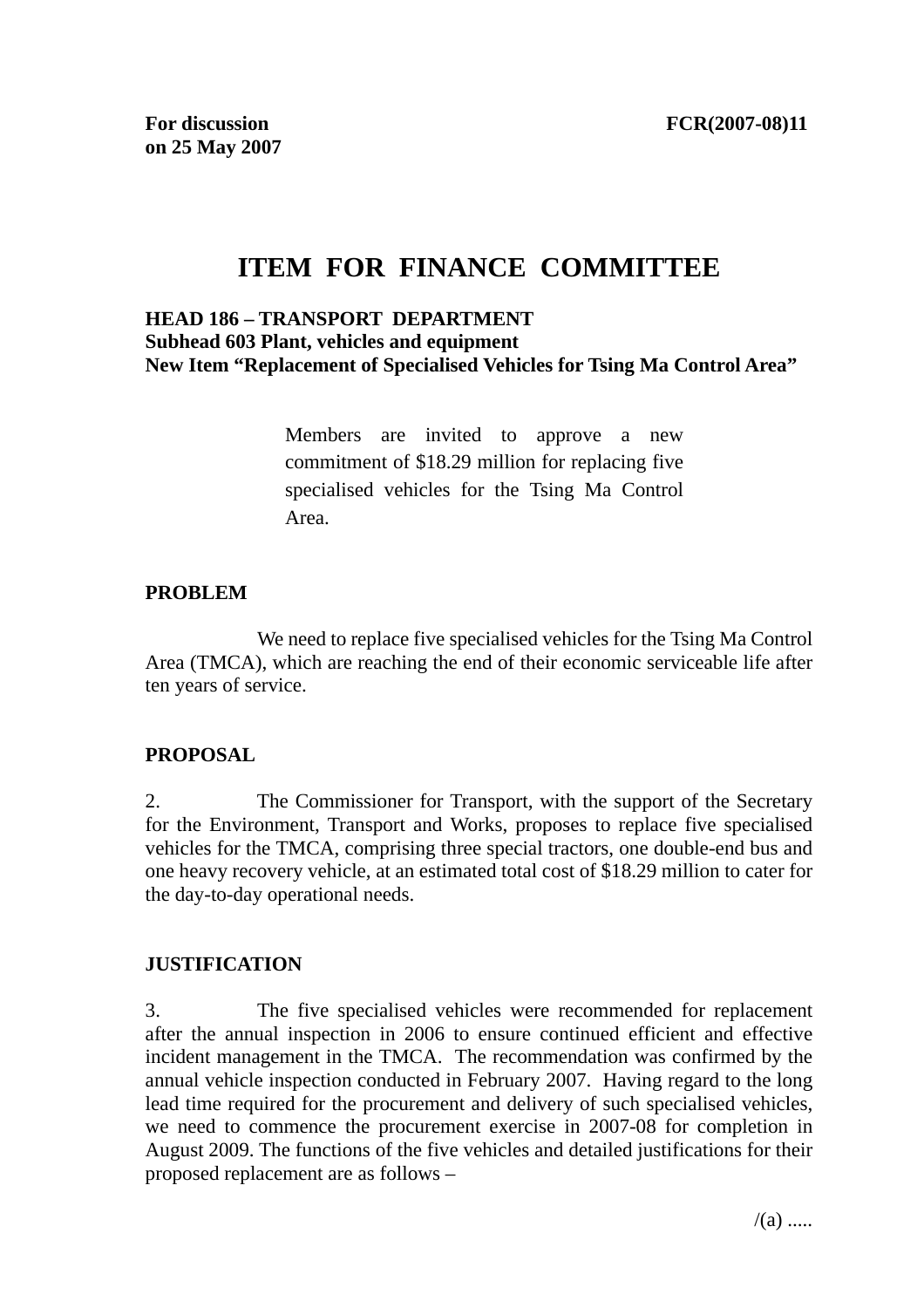### (a) **Special tractor**

 Each special tractor is fitted with a hydraulic turntable to enable it to turn 180 degrees at a fixed spot. These special tractors are used for vehicle recovery inside the lower deck of the Lantau Link, which is a single-lane carriageway where vehicle u-turn and overtaking are not possible, as well as for towing the trailer-mounted bowsers for fire fighting operations on the Lantau Link and Ting Kau Bridge where fire mains are not available. The three special tractors proposed for replacement were purchased in 1997. Having been in service for ten years, they are approaching the end of their serviceable life with functions deteriorating. If they are not replaced in time, the incident clearance and fire fighting operation time may be lengthened which would affect the smooth traffic flow in the TMCA.

### (b) **Double-end bus**

 Double-end buses are provided at the two ends of the lower deck of Lantau Link in a stand-by mode. When there is an emergency inside the lower deck, double-end buses would be used for evacuating vehicle or railway passengers. Double-end buses are required because the lower deck of the Lantau Link is a single-lane carriageway where vehicle u-turn and overtaking are not possible. The double-end bus proposed for replacement was purchased in 1997. It has been in service for ten years and is approaching the end of its serviceable life with functions deteriorating. If it is not replaced in time, the efficiency of evacuation and passenger safety would be undermined.

### (c) **Heavy recovery vehicle**

 Heavy recovery vehicles are used for vehicle recovery operations involving heavy and medium goods vehicles, double deck buses, articulated vehicles, etc. The heavy recovery vehicle proposed for replacement was purchased in 1997. It has been in service for ten years and is approaching the end of its serviceable life with functions deteriorating. If it is not replaced in time, the overall efficiency of heavy vehicle recovery would be hampered.

4. While the management, operation and maintenance of the TMCA have been contracted out, the Government is responsible for providing the necessary vehicles and equipment for the operator to ensure efficient and effective incident management, as well as a smooth traffic flow in the TMCA. The Government, as the owner of the vehicles, would also ensure smooth and flexible changeover from one operator to another upon expiry or termination of a contract.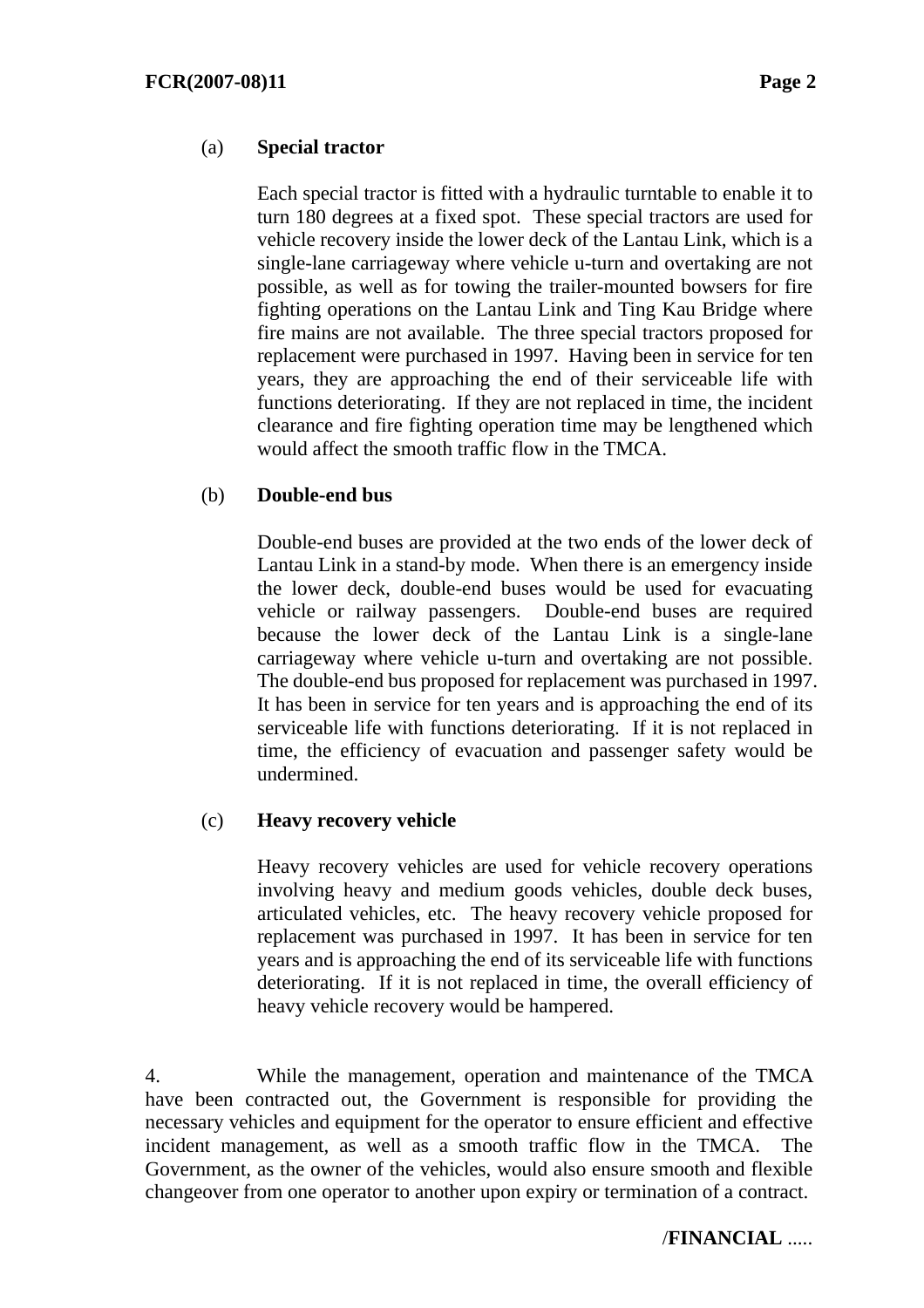### **FINANCIAL IMPLICATIONS**

### **Non-recurrent Expenditure**

5. We estimate the total cost of the proposed replacement of specialised vehicles to be \$18.29 million, with the breakdown as follows -

|     |                                                                                          | Quantity | <b>Unit Cost</b><br>(\$ million) | <b>Total</b><br>(\$ million) |
|-----|------------------------------------------------------------------------------------------|----------|----------------------------------|------------------------------|
| (a) | Special tractor                                                                          | 3        | 2.00                             | 6.00                         |
| (b) | Double-end bus                                                                           | 1        | 6.00                             | 6.00                         |
| (c) | Heavy recovery vehicle                                                                   | 1        | 3.90                             | 3.90                         |
| (d) | Electrical and Mechanical Services<br>Trading Fund (EMSTF) project<br>management charges |          |                                  | 0.80                         |
| (e) | Contingency $(10\% \text{ of items (a) to (c))})$<br>above)                              |          |                                  | 1.59                         |
|     | <b>Total</b>                                                                             | 5        |                                  | 18.29                        |

6. On paragraph 5(a) above, the estimate of \$6.00 million is for procuring three special tractors, each fitted with a hydraulic turntable enabling it to turn 180 degrees at a fixed spot.

7. On paragraph 5(b) above, the estimate of \$6.00 million is for procuring one double-end bus with double-end truck chassis which allows dual steering on both ends and passenger entry at either end.

8. On paragraph 5(c) above, the estimate of \$3.90 million is for procuring one heavy recovery vehicle installed with a hydraulic lifting boom and an under lift, dual deck winches on the rear body and a winch at the front bumper.

9. On paragraph 5(d) above, the estimate of \$0.80 million is for payment to the EMSTF for the preparation of the tender specifications and tender documents, evaluation of the tender submissions, overseeing the vehicle procurement and delivery process, attending factory acceptance tests, undertaking inspection and commissioning tests, and providing training to the contractor managing TMCA on the operation and maintenance of the specialised vehicles.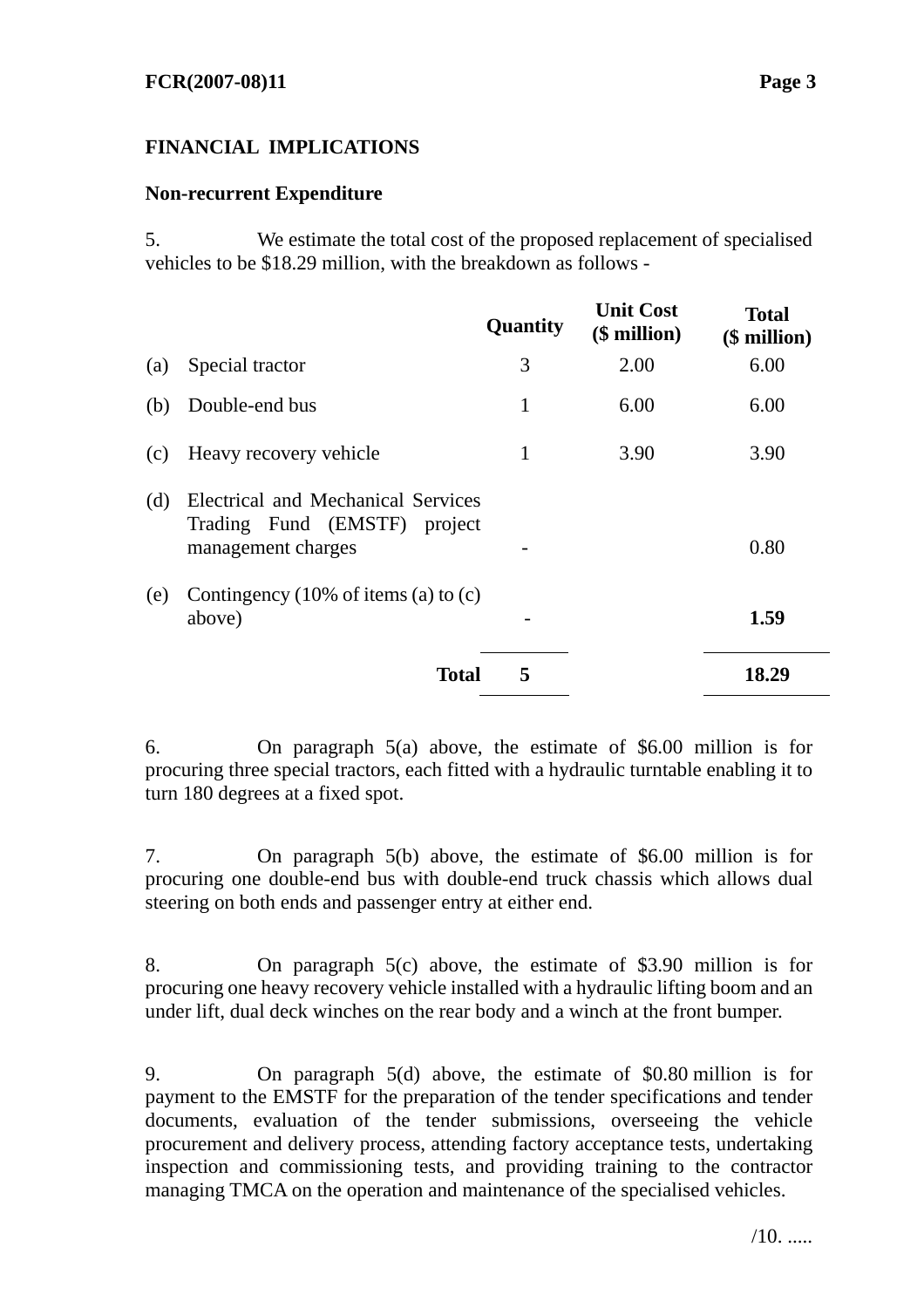10. On paragraph 5(e) above, the estimate of \$1.59 million represents a 10% contingency on cost items set out in paragraphs 5(a) to (c) above.

11. The estimated cash flow is as follows -

| Year    |       | <b>\$</b> million |
|---------|-------|-------------------|
| 2007-08 |       | 0.40              |
| 2008-09 |       | 7.09              |
| 2009-10 |       | 10.80             |
|         |       |                   |
|         | Total | 18.29             |

### **Recurrent Expenditure**

12. We estimate the annual recurrent expenditure for operating and maintaining the five specialised vehicles to be \$0.22 million, which has already been covered by the fee payable to the operator of the TMCA. As it is a replacement proposal, no additional recurrent cost will be incurred.

13. The proposed replacement of the five vehicles will have minimal impact on the tolls and fees for the TMCA.

### **IMPLEMENTATION PLAN**

14. We plan to commence the proposed replacement of the vehicles in the third quarter of 2007. The project will take about 26 months to complete as the vehicles have to be tailor-made according to the operational needs. The first 11 months are for preparatory works including drafting of tender specifications, invitation of tender and tender evaluation. The latter 15 months are for placement of order, vehicle manufacturing, testing and delivery. The procurement exercise is expected to be completed in August 2009. The detailed replacement programme is at the Enclosure.

Encl.

### **PUBLIC CONSULTATION**

15. We have issued an information paper on the proposal to the Legislative Council Panel on Transport. Members have not raised any comment on the proposal.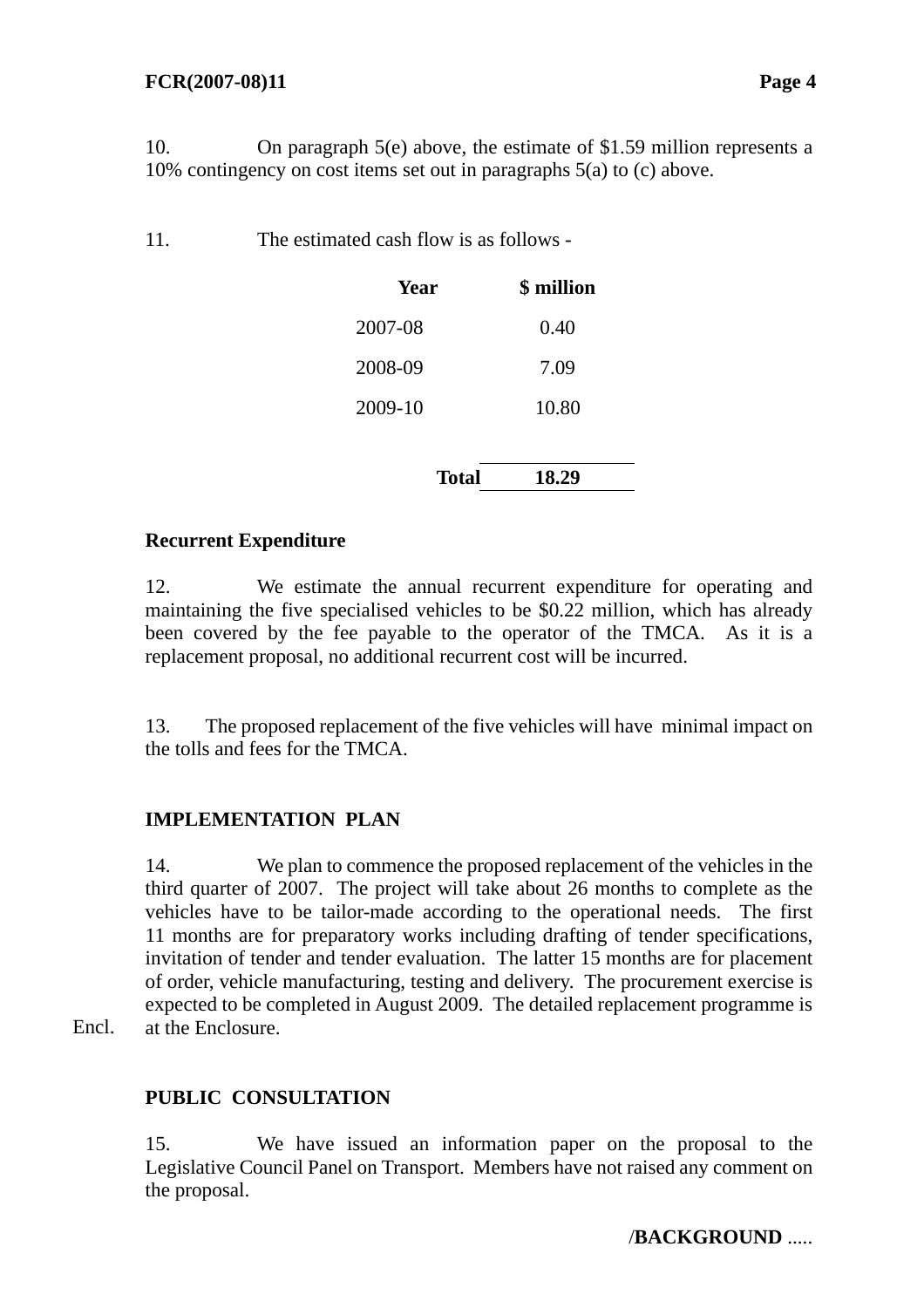16. The TMCA was open to traffic in 1997. After ten years of usage, five of the specialised vehicles for incident management there are due for replacement.

------------------------------

Environment, Transport and Works Bureau May 2007